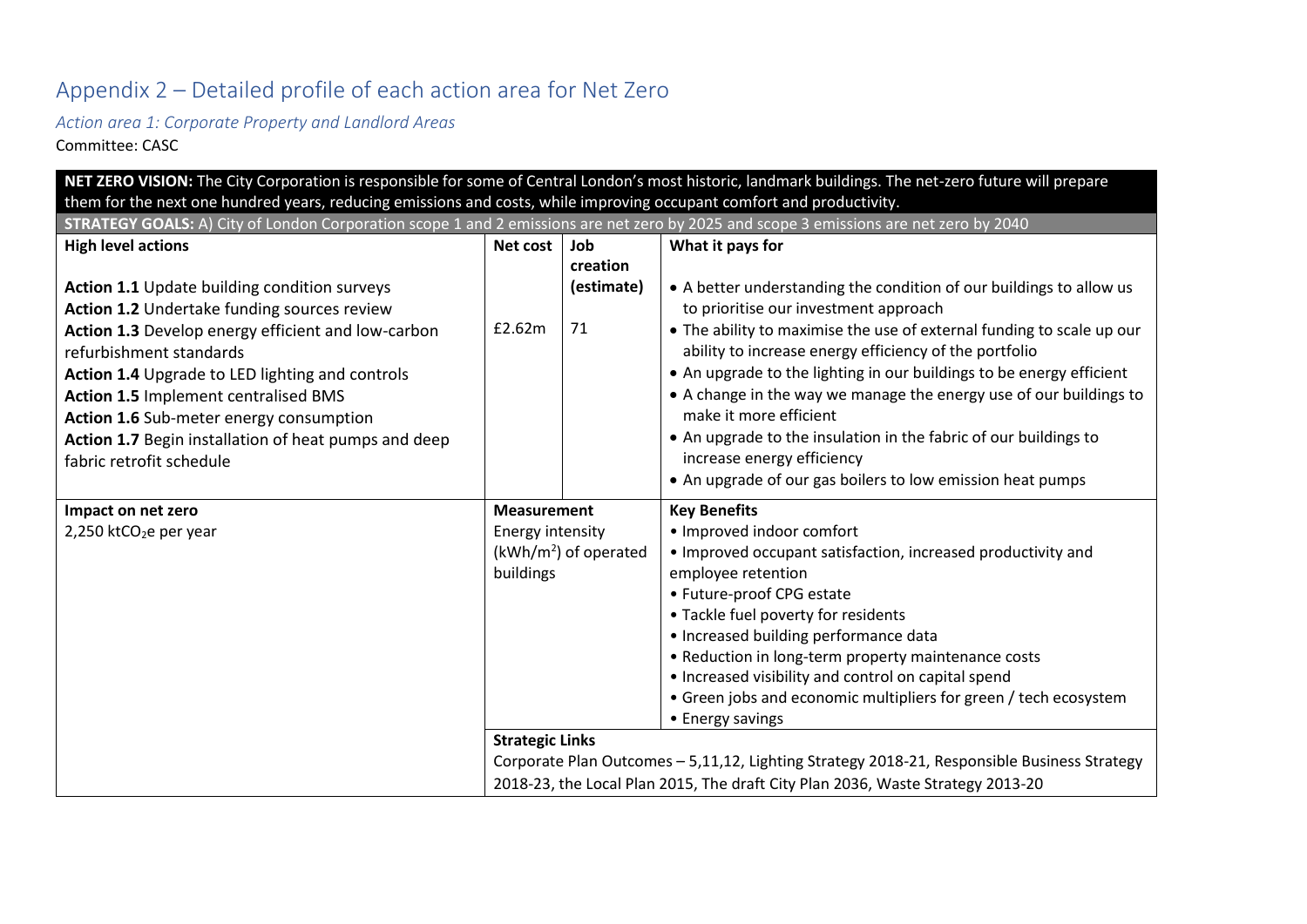# *Action area 2: Purchased goods and services*

Committee: Finance and Procurement Sub

| NET ZERO VISION: A future where climate and carbon are a leading driver in all organisational procurement decisions and where individuals and                                                                                                                          |                                           |                                   |                                                                                                                                                                                                                                                                                                                          |  |  |  |  |
|------------------------------------------------------------------------------------------------------------------------------------------------------------------------------------------------------------------------------------------------------------------------|-------------------------------------------|-----------------------------------|--------------------------------------------------------------------------------------------------------------------------------------------------------------------------------------------------------------------------------------------------------------------------------------------------------------------------|--|--|--|--|
| organisations have adjusted their consumption and travel habits, with consequential health and wellbeing, community and family benefits.                                                                                                                               |                                           |                                   |                                                                                                                                                                                                                                                                                                                          |  |  |  |  |
| STRATEGY GOALS: A) City of London Corporation scope 1 and 2 emissions are net zero by 2025 and scope 3 emissions are net zero by 2040 G) People                                                                                                                        |                                           |                                   |                                                                                                                                                                                                                                                                                                                          |  |  |  |  |
| benefit from a cleaner, greener and safer environment and job creation                                                                                                                                                                                                 |                                           |                                   |                                                                                                                                                                                                                                                                                                                          |  |  |  |  |
| <b>High level actions</b>                                                                                                                                                                                                                                              | Net cost                                  | <b>Job creation</b><br>(estimate) | What it pays for                                                                                                                                                                                                                                                                                                         |  |  |  |  |
| <b>Action 2.1 Measured-data emissions footprint</b><br>Action 2.2 Strengthen supplier engagement<br>Action 2.3 Set carbon intensity reduction targets<br>for top 25 emitters<br><b>Action 2.4 Decarbonisation route map</b><br>Action 2.5 Upgrade fleet vehicles to EV | £1.66m                                    | 19                                | • A better understanding of the carbon emissions in our supply<br>chains<br>• A strengthened relationship with our suppliers through shared<br>goals on carbon emission reduction<br>• Clear targets for carbon reduction in our top suppliers<br>• An automated carbon emissions reporting tool for our supply<br>chain |  |  |  |  |
| Impact on net zero                                                                                                                                                                                                                                                     | <b>Measurement</b>                        |                                   | <b>Key Benefits</b>                                                                                                                                                                                                                                                                                                      |  |  |  |  |
| 1,000 ktCO <sub>2</sub> e per year                                                                                                                                                                                                                                     | Carbon intensity (ktCO <sub>2</sub> e per |                                   |                                                                                                                                                                                                                                                                                                                          |  |  |  |  |
|                                                                                                                                                                                                                                                                        | Em of revenue spend)                      |                                   | • Positive reputation amongst suppliers<br>• Improved supplier emissions footprints benefit other buyers<br>• New standards and approaches to procurement for local<br>authorities<br>• Increased visibility and standards across and within projects<br>• Economic multipliers for green / clean tech ecosystem         |  |  |  |  |
|                                                                                                                                                                                                                                                                        | <b>Strategic Links</b>                    |                                   |                                                                                                                                                                                                                                                                                                                          |  |  |  |  |
|                                                                                                                                                                                                                                                                        |                                           |                                   | Corporate Plan Outcomes - 5,11,12, Transport Strategy 2018-43, Local Plan 2015, The draft City                                                                                                                                                                                                                           |  |  |  |  |
|                                                                                                                                                                                                                                                                        |                                           |                                   | Plan 2036, Responsible Business Strategy 2018-23, Waste Strategy 2013-20, City Procurement                                                                                                                                                                                                                               |  |  |  |  |
|                                                                                                                                                                                                                                                                        | Strategy 2020-24                          |                                   |                                                                                                                                                                                                                                                                                                                          |  |  |  |  |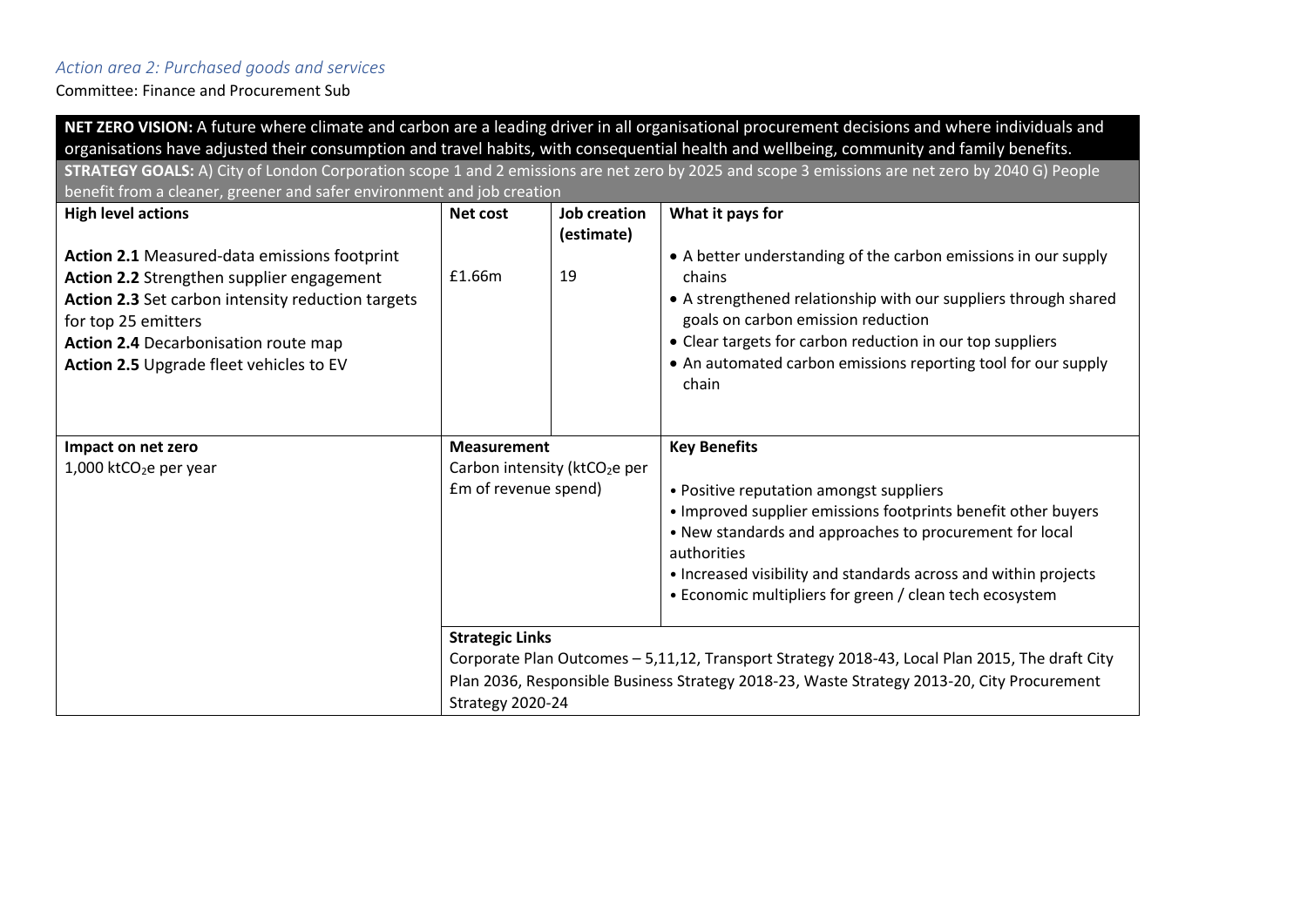#### *Action area 3: Capital projects*

Committee: Policy and Resources, and Projects Sub

**NET ZERO VISION:** A future where all construction materials have a second life and where innovation is prioritised to identify materials and design efficiencies. Where all organisations are competing to rent the lowest carbon and circular buildings and where empty existing buildings are immediately re-purposed.

**STRATEGY GOALS: A**) City of London Corporation scope 1 and 2 emissions are net zero by 2025 and scope 3 emissions are net zero by 2040 G) People benefit from cleaner, greener and safer environment, and job creation

| <b>High level actions</b>                            | Net cost               | Job creation                              | What it pays for                                                                             |
|------------------------------------------------------|------------------------|-------------------------------------------|----------------------------------------------------------------------------------------------|
|                                                      |                        | (estimate)                                |                                                                                              |
| Action 3.1 Measured-data emissions footprint         |                        |                                           | • A new toolkit to assess the life cycle carbon emissions of our                             |
| Action 3.2 Sustainable and circular design standards | £0.7 <sub>m</sub>      | 6                                         | capital projects to enable better decision making                                            |
| (new build and refurb)                               |                        |                                           | • A commercially viable standard specification guide to ensure                               |
| Action 3.3 Low-impact materials specifications       |                        |                                           | climate action and responsible business goals are considered in                              |
| Action 3.4 Circular construction / low-embodied      |                        |                                           | new builds and refurbishments                                                                |
| emissions pathfinder project                         |                        |                                           | • An approved catalogue of low carbon, low impact materials to                               |
| Action 3.5 Assess commercial and operational         |                        |                                           | replace higher carbon, commonly used materials                                               |
| viability of new design standards                    |                        |                                           | • A historic building refurbishment programme demonstrating                                  |
|                                                      |                        |                                           | best practice on low carbon interventions                                                    |
|                                                      |                        |                                           |                                                                                              |
| Impact on net zero                                   | <b>Measurement</b>     |                                           | <b>Key Benefits</b>                                                                          |
| 1,500 ktCO <sub>2</sub> e per year                   |                        | Carbon intensity (ktCO <sub>2</sub> e per |                                                                                              |
|                                                      | Em of revenue spend)   |                                           | • Economic multipliers through growth in green / clean tech                                  |
|                                                      |                        |                                           | industries                                                                                   |
|                                                      |                        |                                           | • Positive reputation amongst businesses                                                     |
|                                                      |                        |                                           | • Catalyse change across UK real estate market                                               |
|                                                      |                        |                                           | • Increased visibility and standards across and within projects                              |
|                                                      |                        |                                           | • Increased visibility and control on capital spend                                          |
|                                                      |                        |                                           |                                                                                              |
|                                                      | <b>Strategic Links</b> |                                           |                                                                                              |
|                                                      |                        |                                           | Corporate Plan Outcomes - 5,11,12, Waste Strategy 2013-20, City Procurement Strategy 2020-24 |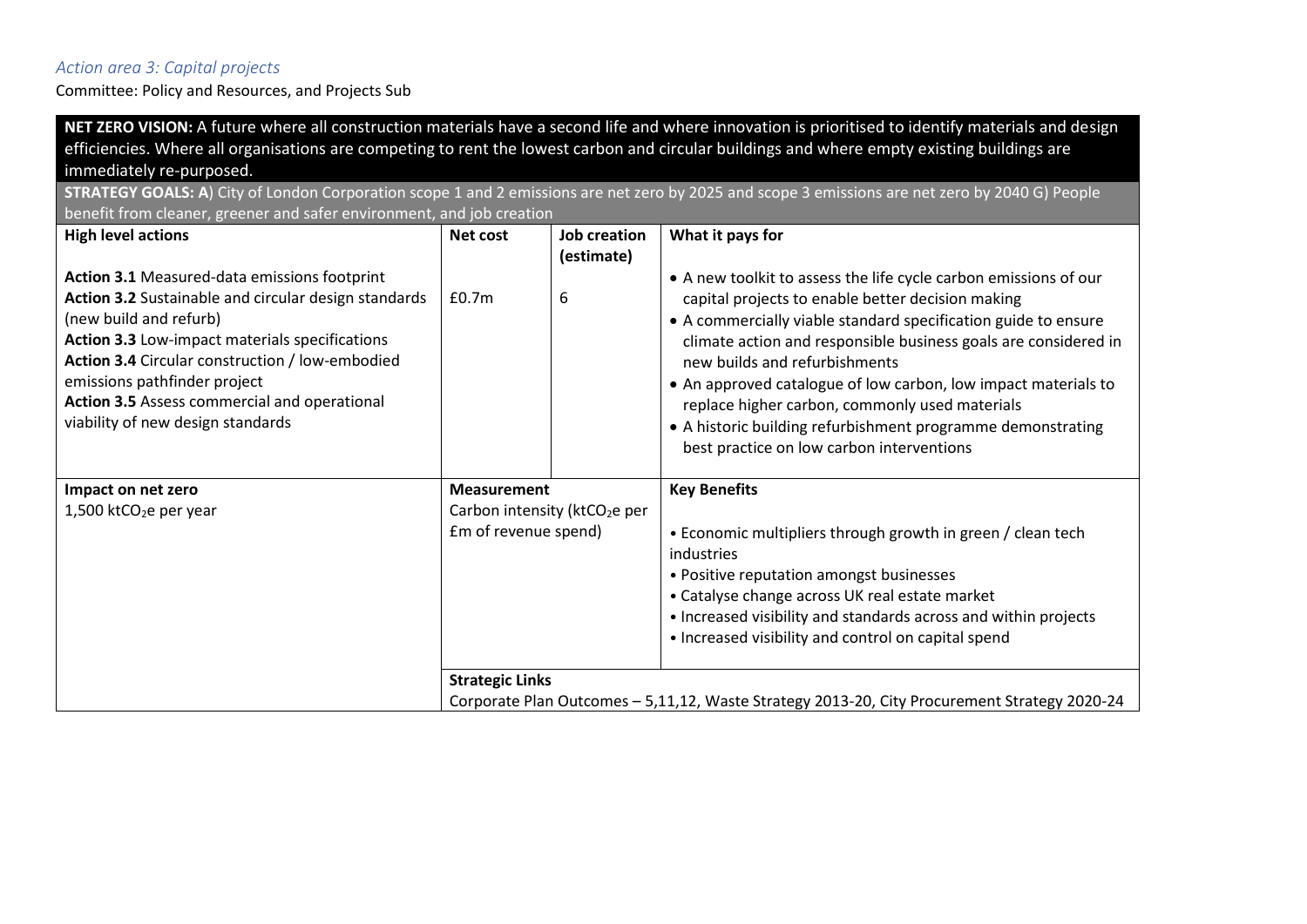# *Action area 4: Investment Property Group (Leased Downstream Assets)*

Committee: Property Investment Board

|                                                                                                                                                                                                                            |                                                                                     |                                   | NET ZERO VISION: The City Corporation is responsible for some of Central London's most historic, landmark buildings. The net-zero future will                                                                                                                                                                                                                                                        |  |  |  |
|----------------------------------------------------------------------------------------------------------------------------------------------------------------------------------------------------------------------------|-------------------------------------------------------------------------------------|-----------------------------------|------------------------------------------------------------------------------------------------------------------------------------------------------------------------------------------------------------------------------------------------------------------------------------------------------------------------------------------------------------------------------------------------------|--|--|--|
| prepare them for the next one hundred years, reducing emissions and costs, while improving tenant satisfaction and long term valuation.                                                                                    |                                                                                     |                                   |                                                                                                                                                                                                                                                                                                                                                                                                      |  |  |  |
| STRATEGY GOALS: A) City of London Corporation scope 1 and 2 emissions are net zero by 2025 and scope 3 emissions are net zero by 2040 D) The Square                                                                        |                                                                                     |                                   |                                                                                                                                                                                                                                                                                                                                                                                                      |  |  |  |
| Mile's scope 1, 2 and 3 emissions (BASIC+ definition) are net zero by 2040                                                                                                                                                 |                                                                                     |                                   |                                                                                                                                                                                                                                                                                                                                                                                                      |  |  |  |
| <b>High level actions</b>                                                                                                                                                                                                  | Net cost                                                                            | <b>Job creation</b><br>(estimate) | What it pays for                                                                                                                                                                                                                                                                                                                                                                                     |  |  |  |
| Action 4.1 Review risks of future relevant regulations<br>and develop a readiness plan                                                                                                                                     | £1.39m                                                                              | 48                                | • A plan for meeting and potentially exceeding The Non-Domestic<br>Private Rented Sector Minimum Energy Efficiency Standards.                                                                                                                                                                                                                                                                        |  |  |  |
| Action 4.2 Ensure environmental requirements in new<br>acquisition and leases<br>Action 4.3 Embed energy efficient and low carbon                                                                                          |                                                                                     |                                   | • A strengthened relationship with our tenants through<br>identifying and agreeing low carbon interventions with shared<br>benefits                                                                                                                                                                                                                                                                  |  |  |  |
| solutions in refurbishment standards<br>Action 4.4 Establish a comprehensive program to<br>monitor energy consumption                                                                                                      |                                                                                     |                                   | • A strong alignment of energy efficiency initiatives across our<br>leased buildings, new capital project design specifications, and<br>refurbishment guidance                                                                                                                                                                                                                                       |  |  |  |
| Action 4.5 EPC B upgrade programme for buildings<br>coming off lease with planned refurbishment works<br>between 2020-2025                                                                                                 |                                                                                     |                                   | • A new central energy monitoring system for leased buildings<br>• An upgrade to EPC B for all our leased buildings over the next 20<br>years                                                                                                                                                                                                                                                        |  |  |  |
| Action 4.6 Design and agree operational plan to deliver<br>60% emission reduction across the IPG estate by 2040<br>with 5-year incremental performance targets named,<br>with yearly reporting on progress against targets |                                                                                     |                                   | • A clear and considered operational plan for meeting climate<br>action targets in line with agreed dates                                                                                                                                                                                                                                                                                            |  |  |  |
| Impact on net zero                                                                                                                                                                                                         | <b>Measurement</b>                                                                  |                                   | <b>Key Benefits</b>                                                                                                                                                                                                                                                                                                                                                                                  |  |  |  |
| 2,350 ktCO <sub>2</sub> e per year                                                                                                                                                                                         | Energy intensity<br>property                                                        | $(kWh/m2)$ of investment          | • Energy savings<br>• Potential increase in property values and yield<br>• Increase in tenant satisfaction and reduced void periods<br>• Reduction in long-term property maintenance costs<br>• Reduction in letting costs<br>• Future proof key asset base for Corporation<br>• Increased visibility and control on capital spend<br>• Green jobs and economic multipliers for green tech ecosystem |  |  |  |
|                                                                                                                                                                                                                            | <b>Strategic Links</b>                                                              |                                   |                                                                                                                                                                                                                                                                                                                                                                                                      |  |  |  |
|                                                                                                                                                                                                                            |                                                                                     |                                   | Corporate Plan Outcomes - 5,7,11,12, Responsible Business Strategy 2018-23, Local Plan 2015,                                                                                                                                                                                                                                                                                                         |  |  |  |
|                                                                                                                                                                                                                            | The draft City Plan 2036, Waste Strategy 2013-20, City Procurement Strategy 2020-24 |                                   |                                                                                                                                                                                                                                                                                                                                                                                                      |  |  |  |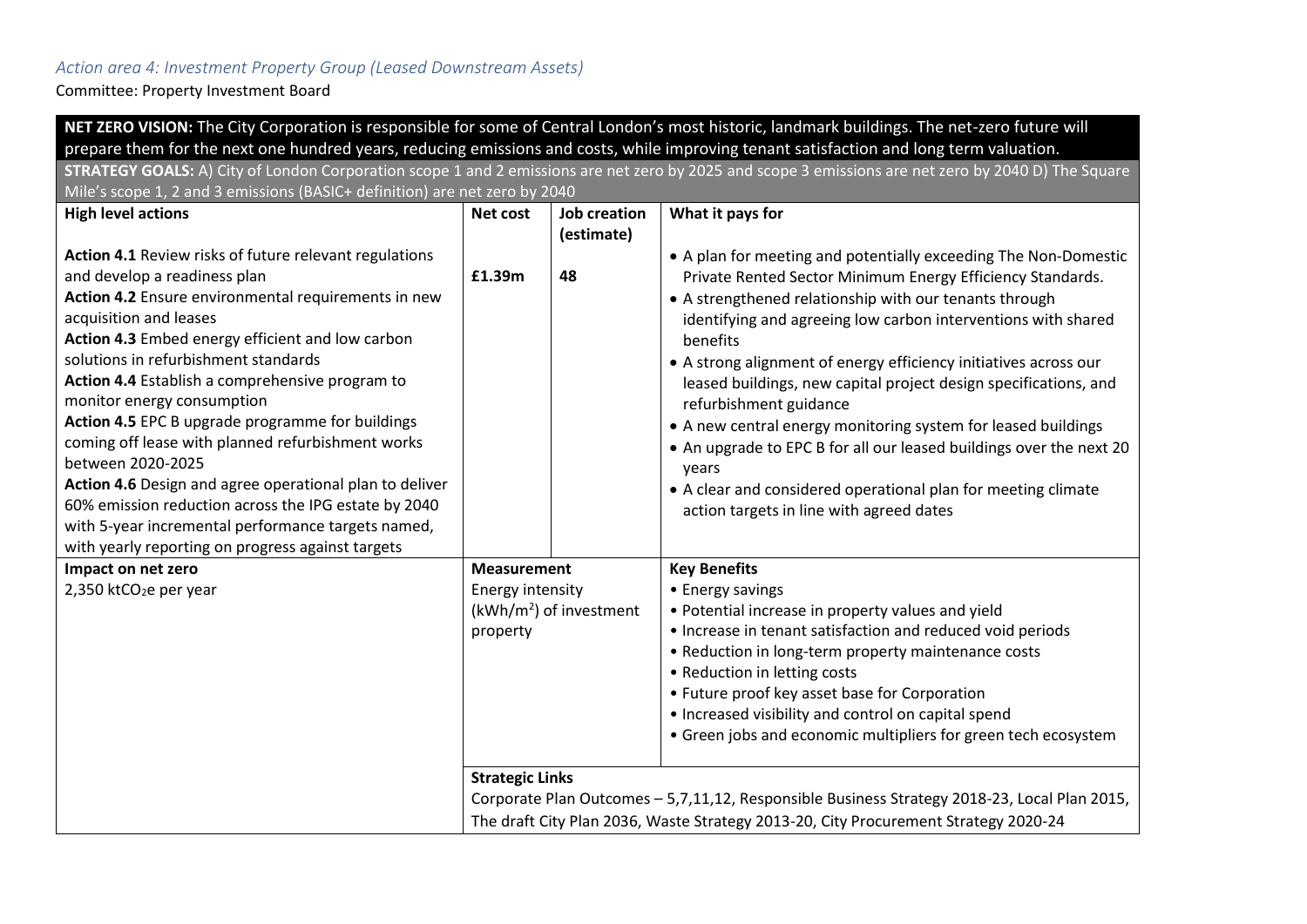#### *Action area 5: Financial investments*

Committee: Financial Investments Board

**NET ZERO TARGET**: ESG Integration and Climate Related Financial Risk Analysis are used to drive manager and product selection. The Corporation influences others to take action and actively contribute to advancing understanding of how to manage climate related financial risks.

**STRATEGY GOALS:** A) City of London Corporation scope 1 and 2 emissions are net zero by 2025 and scope 3 emissions are net zero by 2040 B) The City of London Corporation and its assets are resilient to climate change. C) The City of London Corporation influences UK and overseas organisations to become climate responsible

| <b>High level actions</b>                                                                            | Net cost                 | Job creation                          | What it pays for                                                                           |
|------------------------------------------------------------------------------------------------------|--------------------------|---------------------------------------|--------------------------------------------------------------------------------------------|
|                                                                                                      |                          | (estimate)                            |                                                                                            |
| Action 5.1 Embed ESG Integration and Climate Related<br><b>Financial Risk in Investment Mandates</b> | £0.1 <sub>m</sub>        | 1                                     | • A better understanding of the ESG and climate risk exposure in<br>our portfolio          |
| Action 5.2 Ensure climate criteria are embedded in                                                   |                          |                                       | • A clear plan on how to achieve a Paris-aligned portfolio by 2040                         |
| <b>Fund Manager selection</b>                                                                        |                          |                                       | • A stretching plan on how to achieve a Paris-aligned portfolio by                         |
| Action 5.3 Commit to at least 60% of portfolio Paris-                                                |                          |                                       | 2030                                                                                       |
| aligned by 2040                                                                                      |                          |                                       | • A new investment criterion on climate action added into our                              |
| Action 5.4 Signal ambition for 100% portfolio aligned by                                             |                          |                                       | fund manager mandates                                                                      |
| 2030 and become signatory to TCFD                                                                    |                          |                                       | • Regular reporting to the Task Force on Carbon Disclosure (TFCD)                          |
|                                                                                                      |                          |                                       | in line with our peers                                                                     |
| Impact on net zero                                                                                   | <b>Measurement</b>       |                                       | <b>Key Benefits</b>                                                                        |
| 10,750 ktCO <sub>2</sub> e per year                                                                  |                          | Carbon intensity (ktCO <sub>2</sub> e |                                                                                            |
|                                                                                                      | per £m of revenue spend) |                                       | • Reduction of reputational and climate-related financial risk                             |
|                                                                                                      |                          |                                       | • Capitalise on investment returns as economy transitions                                  |
|                                                                                                      |                          |                                       | • Future proof key asset base of Corporation                                               |
|                                                                                                      |                          |                                       | • Increased visibility on performance and engagement record                                |
|                                                                                                      |                          |                                       | • Corporation's profile as responsible investor aligned with peers                         |
|                                                                                                      |                          |                                       | and international dialogue at Green Horizons Summit, COP26 and                             |
|                                                                                                      |                          |                                       | other international platforms                                                              |
|                                                                                                      |                          |                                       | • Increased understanding of risk across portfolio                                         |
|                                                                                                      | <b>Strategic Links</b>   |                                       |                                                                                            |
|                                                                                                      |                          |                                       | Corporate Plan Outcomes - 5,11,12, Responsible Business Strategy 2018-23, Local Plan 2015, |
|                                                                                                      |                          | The draft City Plan 2036              |                                                                                            |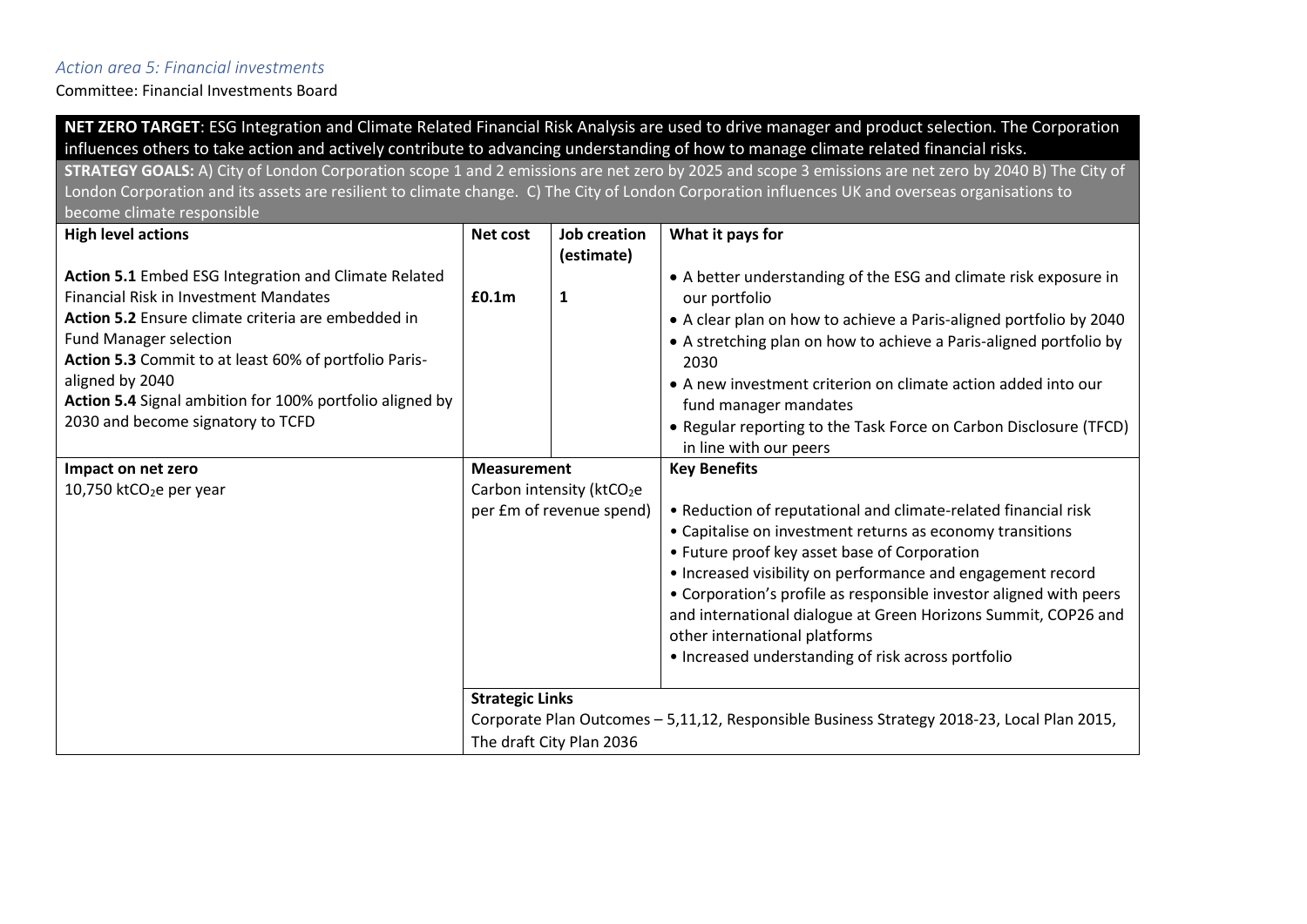### *Action area 6: Transport*

|                                                                    |                         |                                     | NET ZERO TARGET: Streets that inspire and delight, world-class connections and a Square Mile that is accessible to all. The Square Mile will be a     |  |  |  |
|--------------------------------------------------------------------|-------------------------|-------------------------------------|-------------------------------------------------------------------------------------------------------------------------------------------------------|--|--|--|
| healthy, attractive and easy place to live, work, learn and visit. |                         |                                     |                                                                                                                                                       |  |  |  |
|                                                                    |                         |                                     | STRATEGY GOALS: D) The Square Mile's scope 1, 2 and 3 emissions (BASIC+ definition) are net zero by 2040, G) People benefit from cleaner, greener and |  |  |  |
| safer environment, and job creation                                |                         |                                     |                                                                                                                                                       |  |  |  |
| <b>High level actions</b>                                          | Net cost                | <b>Job creation</b><br>(estimate)   | What it pays for                                                                                                                                      |  |  |  |
| Action 6.1 Pavement widening to comfort level A+                   |                         |                                     | • 14km of widened pavement to support pedestrian movements                                                                                            |  |  |  |
| Action 6.2 Additional 20km timed street closures                   | £1.51m                  | 20                                  | and reduce emissions from vehicles                                                                                                                    |  |  |  |
| Action 6.3 Freight consolidation centre                            |                         |                                     | • A network of new pedestrian priority streets                                                                                                        |  |  |  |
|                                                                    |                         |                                     | • A pilot study on a new logistical hub to manage and reduce                                                                                          |  |  |  |
|                                                                    |                         |                                     | freight vehicles and emissions                                                                                                                        |  |  |  |
| Impact on net zero                                                 | <b>Measurement</b>      |                                     | <b>Key Benefits</b>                                                                                                                                   |  |  |  |
| $3,250$ ktCO <sub>2</sub> e per year                               | Carbon intensity        |                                     |                                                                                                                                                       |  |  |  |
|                                                                    | $(ktCO2/m2)$ per capita |                                     | • Improved air quality                                                                                                                                |  |  |  |
|                                                                    |                         |                                     | • Improved employee health leads to reduced absenteeism<br>• Increased footfall and local spending                                                    |  |  |  |
|                                                                    |                         |                                     | • Job creation                                                                                                                                        |  |  |  |
|                                                                    |                         | <b>Strategic Links and Partners</b> |                                                                                                                                                       |  |  |  |
|                                                                    |                         |                                     | Corporate Plan Outcomes -1, 5,11,12, Air Quality Strategy 2019-24, Transport Strategy 2018-                                                           |  |  |  |
|                                                                    |                         |                                     | 43, Responsible Business Strategy 2018-23, Local Plan 2015, The draft City Plan 2036, Culture                                                         |  |  |  |
|                                                                    |                         |                                     | Strategy 2018-22, Waste Strategy 2013-20, City Procurement Strategy 2020-24                                                                           |  |  |  |
|                                                                    |                         |                                     |                                                                                                                                                       |  |  |  |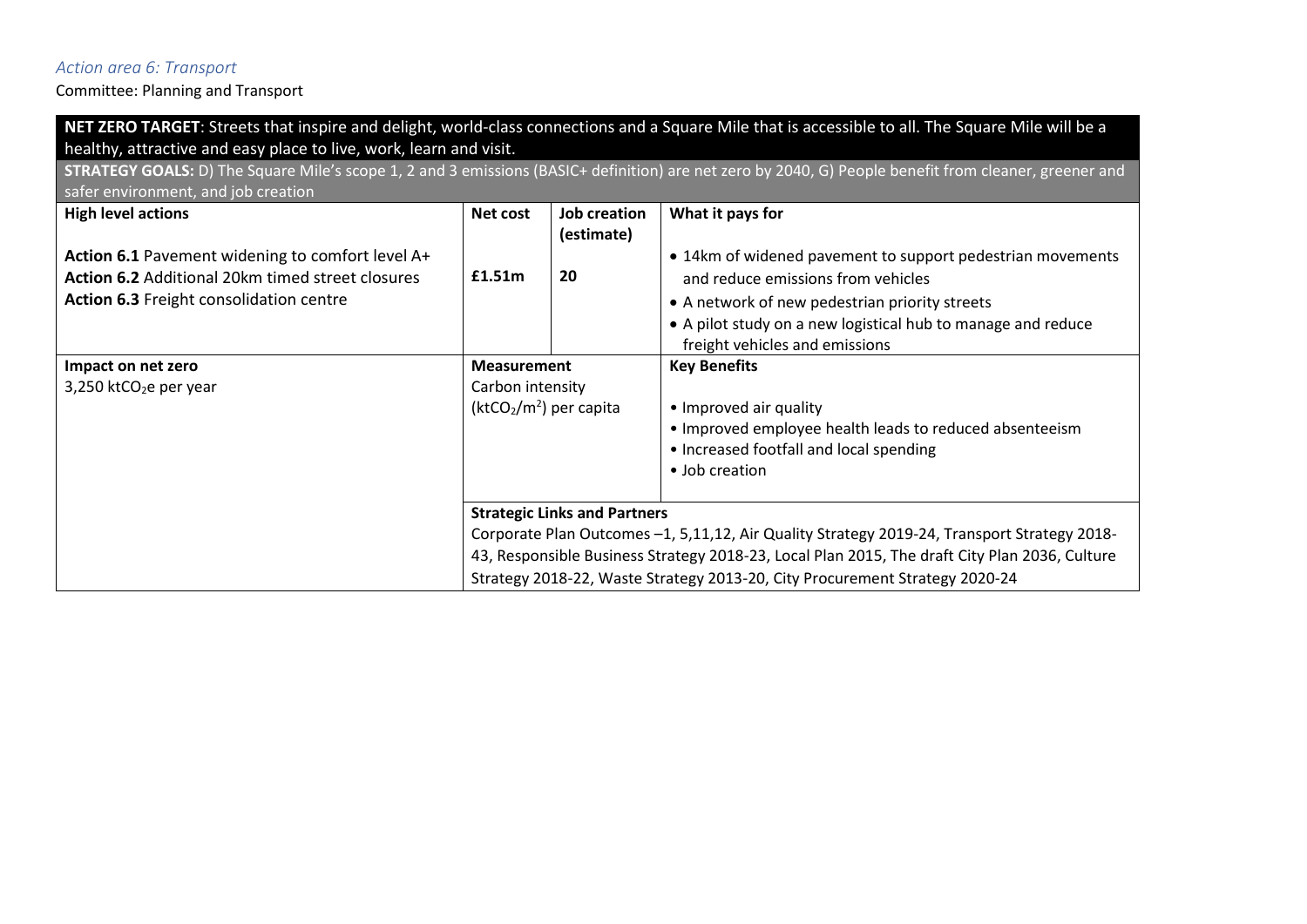# *Action area 7: Square Mile Built Environment*

| NET ZERO TARGET: The net-zero future sees the unique built environment of the Square Mile prepared for the next one hundred years, reducing     |                        |                                 |                                                                                             |  |  |  |  |
|-------------------------------------------------------------------------------------------------------------------------------------------------|------------------------|---------------------------------|---------------------------------------------------------------------------------------------|--|--|--|--|
| emissions and costs, while improving commercial value and occupant comfort.                                                                     |                        |                                 |                                                                                             |  |  |  |  |
| STRATEGY GOALS: D) The Square Mile's scope 1, 2 and 3 emissions (BASIC+ definition) are net zero by 2040 F) Businesses capitalise on commercial |                        |                                 |                                                                                             |  |  |  |  |
| opportunities through transitioning to net zero                                                                                                 |                        |                                 |                                                                                             |  |  |  |  |
| <b>High level actions</b>                                                                                                                       | Net cost               | Job creation                    | What it pays for                                                                            |  |  |  |  |
|                                                                                                                                                 | (pa)                   | (estimate pa)                   |                                                                                             |  |  |  |  |
| Action 7.1 Square Mile renewable energy strategy                                                                                                |                        |                                 | • A leading strategy developed with key stakeholders on how                                 |  |  |  |  |
| Action 7.2 Historic building energy efficiency retrofit                                                                                         |                        |                                 | to source renewable energy for the Square Mile                                              |  |  |  |  |
| challenge                                                                                                                                       | £1.26                  | 15                              | • New approaches to energy efficiency in historic buildings                                 |  |  |  |  |
| Action 7.3 Create exemplar guidance on Square Mile                                                                                              |                        |                                 | developed through an innovation competition, hosted in                                      |  |  |  |  |
| refurbishment                                                                                                                                   |                        |                                 | partnership with Royal Institute of British Architects                                      |  |  |  |  |
| Action 7.4 Tighten standards for new buildings                                                                                                  |                        |                                 | • A guide for best practice in energy efficiency design                                     |  |  |  |  |
| through SPG                                                                                                                                     |                        |                                 | approaches for building types in the Square Mile                                            |  |  |  |  |
|                                                                                                                                                 |                        |                                 | • A Supplementary Planning Guidance document requiring                                      |  |  |  |  |
|                                                                                                                                                 |                        |                                 | improvement in the carbon emissions and energy efficiency                                   |  |  |  |  |
|                                                                                                                                                 |                        |                                 | performance of new developments                                                             |  |  |  |  |
| Impact on net zero                                                                                                                              | <b>Measurement</b>     |                                 | <b>Key Benefits</b>                                                                         |  |  |  |  |
| 11,800 ktCO <sub>2</sub> e per year                                                                                                             |                        | Carbon intensity ( $ktCO2/m2$ ) |                                                                                             |  |  |  |  |
|                                                                                                                                                 | per capita             |                                 | • Improved air quality                                                                      |  |  |  |  |
|                                                                                                                                                 |                        |                                 | . Improved employee health leads to reduced absenteeism                                     |  |  |  |  |
|                                                                                                                                                 |                        |                                 | • Increased footfall and local spending                                                     |  |  |  |  |
|                                                                                                                                                 |                        |                                 | • Green jobs and economic multipliers                                                       |  |  |  |  |
|                                                                                                                                                 | <b>Strategic Links</b> |                                 |                                                                                             |  |  |  |  |
|                                                                                                                                                 |                        |                                 | Corporate Plan Outcomes -1, 5,11,12, Air Quality Strategy 2015-20, Transport Strategy 2018- |  |  |  |  |
|                                                                                                                                                 |                        |                                 | 43, Responsible Business Strategy 2018-23, Local Plan 2015, The Draft City Plan 2036, Waste |  |  |  |  |
|                                                                                                                                                 | Strategy 2013-20       |                                 |                                                                                             |  |  |  |  |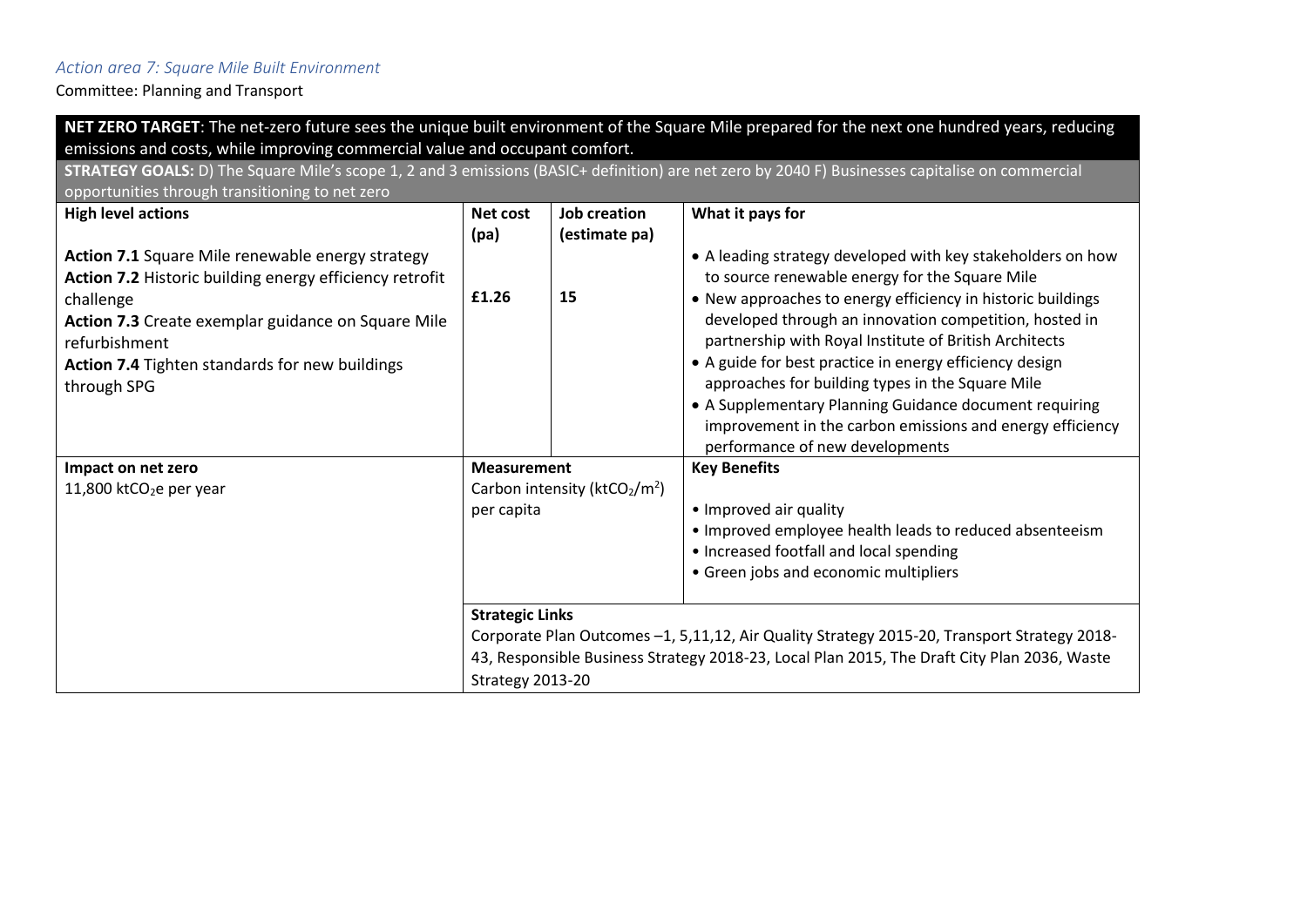# *Action area 8: Square Mile Scope 3 Emissions*

| NET ZERO TARGET: The Square Mile transitions towards a circular economy, where the City Corporation engages with key stakeholders to<br>accelerate the adoption of global best practices. |                        |                     |                                                                                           |  |  |  |
|-------------------------------------------------------------------------------------------------------------------------------------------------------------------------------------------|------------------------|---------------------|-------------------------------------------------------------------------------------------|--|--|--|
| STRATEGY GOALS: D) The Square Mile's scope 1, 2 and 3 emissions (BASIC+ definition) are net zero by 2040 F) Businesses capitalise on commercial                                           |                        |                     |                                                                                           |  |  |  |
| opportunities through transitioning to net zero                                                                                                                                           |                        |                     |                                                                                           |  |  |  |
| <b>High level actions</b>                                                                                                                                                                 | Net costs              | Job creation        | What it pays for                                                                          |  |  |  |
|                                                                                                                                                                                           | (pa)                   | (estimate pa)       |                                                                                           |  |  |  |
| <b>Action 8.1</b> Improve material and floorspace efficiency                                                                                                                              |                        |                     | • Collaborative Square Mile-wide solutions to deal with supply                            |  |  |  |
| in construction                                                                                                                                                                           | £0.21                  | $\overline{2}$      | chain emissions, working closely with the business community                              |  |  |  |
| Action 8.2 Scope Square Mile carbon offset fund                                                                                                                                           |                        |                     | • A Square-Mile carbon offset fund, which all businesses can                              |  |  |  |
| Action 8.3 Launch Square Mile carbon offset fund                                                                                                                                          |                        |                     | contribute to, to offset residual emissions                                               |  |  |  |
|                                                                                                                                                                                           |                        |                     |                                                                                           |  |  |  |
| Impact on net zero                                                                                                                                                                        | <b>Measurement</b>     | <b>Key Benefits</b> |                                                                                           |  |  |  |
| N/A (outside of target scope)                                                                                                                                                             | N/A                    |                     |                                                                                           |  |  |  |
|                                                                                                                                                                                           |                        |                     | • Positive reputation as innovative green finance leader                                  |  |  |  |
|                                                                                                                                                                                           |                        |                     | • Green jobs and economic multipliers                                                     |  |  |  |
|                                                                                                                                                                                           |                        |                     |                                                                                           |  |  |  |
|                                                                                                                                                                                           | <b>Strategic Links</b> |                     |                                                                                           |  |  |  |
|                                                                                                                                                                                           |                        |                     | Corporate Plan Outcome 7, Local Plan 2015, The draft City Plan 2036, Responsible Business |  |  |  |
|                                                                                                                                                                                           | Strategy 2018-23       |                     |                                                                                           |  |  |  |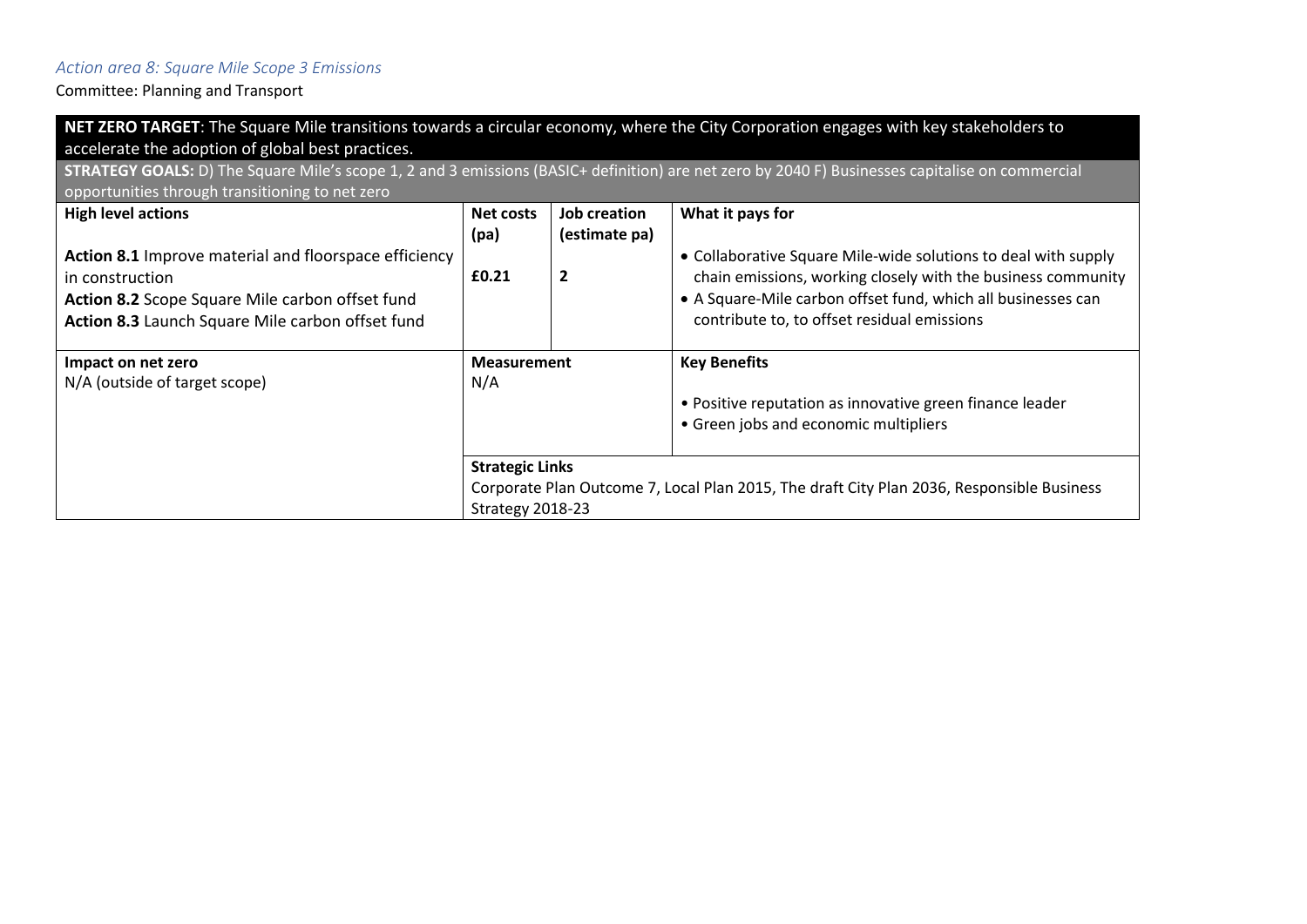#### *Action area 9: Carbon removals and land management*

Committee: Open Spaces

**NET ZERO TARGET**: The City Corporation open spaces are celebrated as high-value ecological habitats that also form an integral part of balancing any residual emissions. Enhanced land management practices set the standard for others to follow.

**STRATEGY GOALS:** A) City of London Corporation scope 1 and 2 emissions are net zero by 2025 and scope 3 emissions are net zero by 2040 C) The City of London Corporation influences UK and overseas organisations to become climate responsible. G) People benefit from a cleaner, greener and safer environment, and job creation

| <b>High level actions</b><br><b>Action 9.1</b> Sequestration modelling study building<br>upon baseline study<br>Action 9.2 Woodland and grassland ecological<br>restoration where appropriate | Net cost<br>(pa)<br>£0.83m                              | <b>Job creation</b><br>(estimate pa)<br>8 | What it pays for<br>• A change in land management to re-introduce pollarding and<br>coppicing on Epping Forest<br>• A commercially viable model for using timber in biomass<br>burners at Epping Forest and Burnham Beeches                                                   |
|-----------------------------------------------------------------------------------------------------------------------------------------------------------------------------------------------|---------------------------------------------------------|-------------------------------------------|-------------------------------------------------------------------------------------------------------------------------------------------------------------------------------------------------------------------------------------------------------------------------------|
| Impact on net zero<br>10,000 ktCO <sub>2</sub> e per year                                                                                                                                     | <b>Measurement</b><br>Carbon removal (ktCO2 per<br>year |                                           | <b>Key Benefits</b><br>• Enhanced biodiversity<br>• Optimisation of benefits from other ecosystem services, such<br>as pollination, water quality and air pollution mitigation<br>• Enhance and expand area of ecosystem services resilience<br>• Direct effect on green jobs |
|                                                                                                                                                                                               | <b>Strategic Links</b><br>2013-20                       |                                           | Corporate Plan Outcomes 11,12. Local Plan 2015, The draft City Plan 2036, Responsible<br>Business Strategy 2018-23, Hampstead Heath Management Strategy 2018-28, Waste Strategy                                                                                               |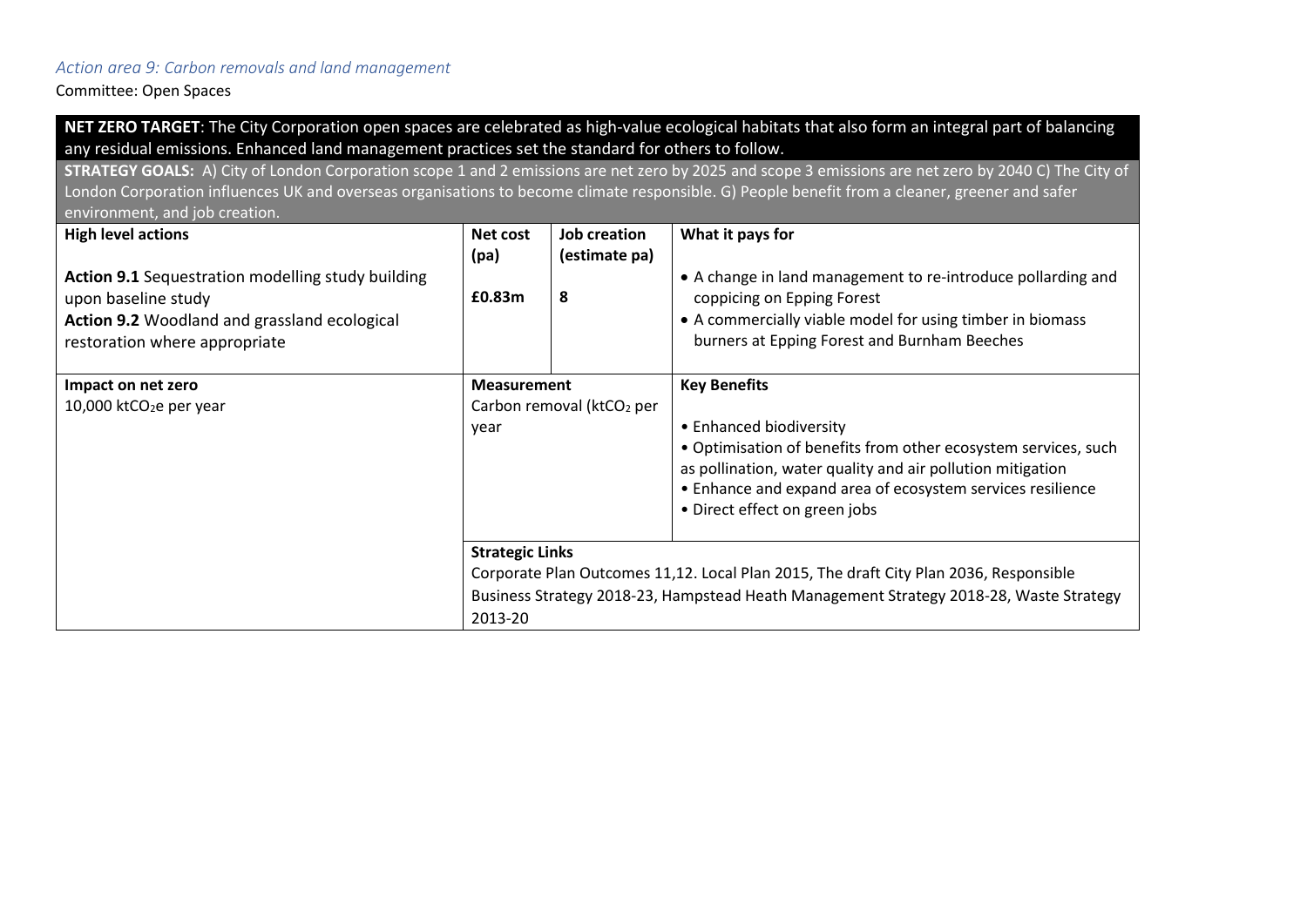#### *Action area 10: Strategy implementation*

Committee: Policy and Resources

**NET ZERO TARGET**: Climate action is embraced and integrated across the City Corporation, with Members informed and officers empowered to deliver measurable impact. This cross-Corporation function responds to changing conditions, monitoring performance and realigning strategy and plans where necessary, ensuring long-term emissions targets are achieved or exceeded. Climate action becomes a driver of corporate performance.

**STRATEGY GOALS:** A) City of London Corporation scope 1 and 2 emissions are net zero by 2025 and scope 3 emissions are net zero by 2040 B) The City of London Corporation and its assets are resilient to climate change C) The City of London Corporation influences UK and overseas organisations to become climate responsible.

| <b>High level actions</b>                          | Net cost                | Job creation                  | What it pays for                                                 |
|----------------------------------------------------|-------------------------|-------------------------------|------------------------------------------------------------------|
|                                                    | (pa)                    | (estimate pa)                 |                                                                  |
| Action 10.1 Identify programme and data management |                         |                               | • A dedicated climate action strategy programme team             |
| resource for implementation                        | £0.4m                   | $\overline{2}$                | • A carbon accounting system                                     |
| Action 10.2 Create a data management and carbon    |                         |                               | • A performance measurement and reporting system linked to       |
| accounting system                                  |                         |                               | the corporate performance framework - holding us to account      |
| Action 10.3 Monitor performance targets            |                         |                               | • Regular reporting of progress and targets to both internal and |
| Action 10.4 Report progress to agreed internal and |                         |                               | external partners                                                |
| external partners / networks                       |                         |                               | • A clear internal and external communications plan              |
| Action 10.5 Sustained engagement programme and     |                         |                               |                                                                  |
| publicise success stories                          |                         |                               |                                                                  |
|                                                    | <b>Measurement</b>      |                               |                                                                  |
| Impact on net zero and resilience                  |                         |                               | <b>Key Benefits</b>                                              |
| Ensures delivery across the programme              | Total no. climate risks |                               |                                                                  |
|                                                    | managed                 |                               | • Climate related performance drives commercial performance      |
|                                                    |                         |                               | across Corporation                                               |
|                                                    |                         |                               | • Additional skills and expertise transferred to wider staff     |
|                                                    |                         |                               | • Accelerate use of Corporate Performance Framework              |
|                                                    |                         |                               | . Implementation of carbon accounting system will allow for      |
|                                                    |                         |                               | capture of other sustainable accounting practices                |
|                                                    | <b>Strategic Links</b>  |                               |                                                                  |
|                                                    |                         | Corporate Plan Outcomes - 7,8 |                                                                  |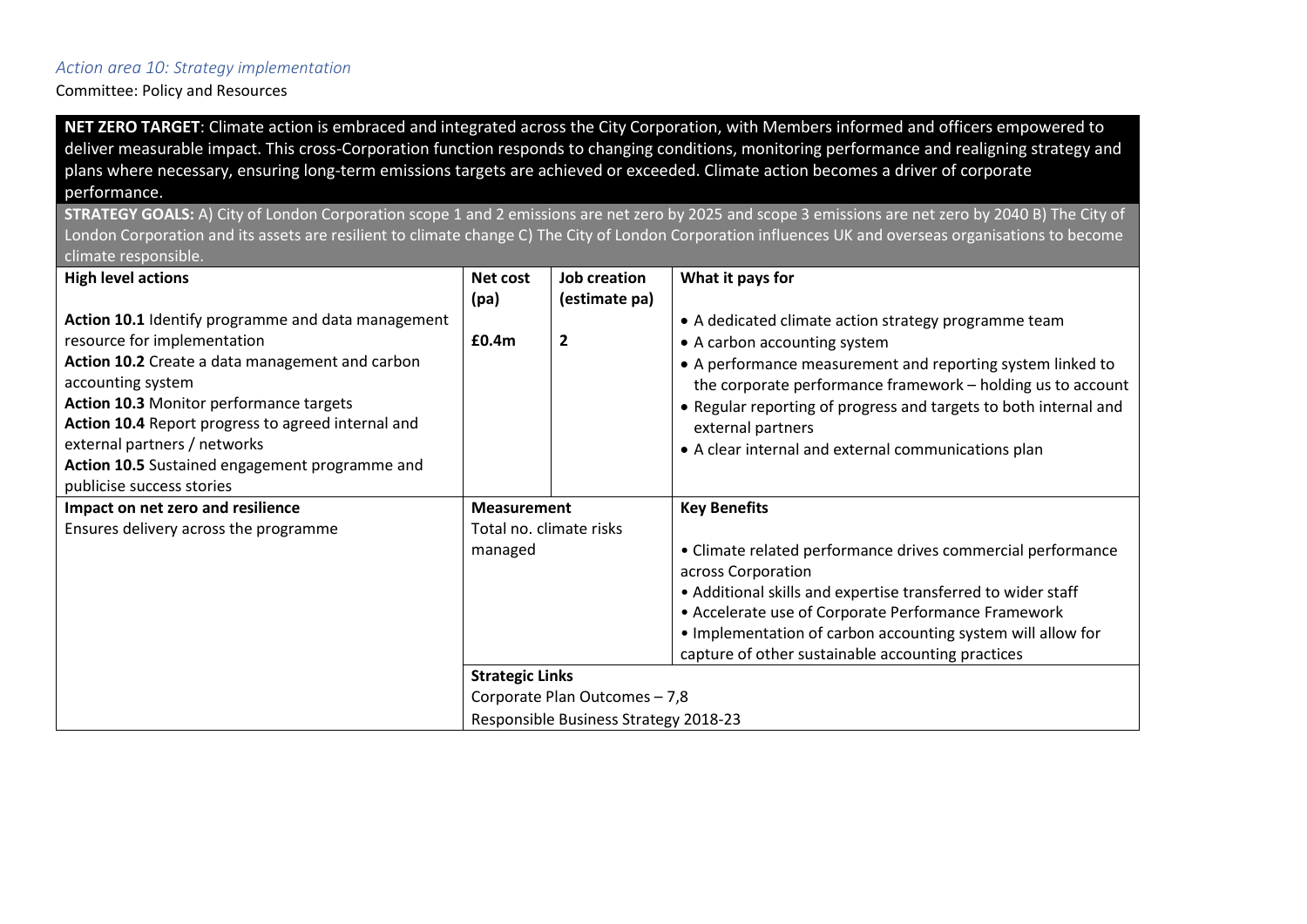# Appendix 2b – Detailed profile of each action area for Climate Resilience

*Action area 1: Ports and Market resilience*

Committee: Port Health

| STRATEGY GOALS: B) The City of London Corporation and its assets are resilient to climate change. E) The Square Mile's buildings, public spaces and |                         |                                |                                                                  |  |  |  |  |
|-----------------------------------------------------------------------------------------------------------------------------------------------------|-------------------------|--------------------------------|------------------------------------------------------------------|--|--|--|--|
| infrastructure are resilient to climate change.                                                                                                     |                         |                                |                                                                  |  |  |  |  |
| <b>High level actions</b>                                                                                                                           | Net cost                | Job creation                   | What it pays for                                                 |  |  |  |  |
|                                                                                                                                                     | (pa)                    | (estimate pa)                  |                                                                  |  |  |  |  |
| Action 1.1 Pest and disease horizon scanning,                                                                                                       |                         |                                | • Clear mitigation strategies for a wide variety of pests and    |  |  |  |  |
| surveillance and research programme                                                                                                                 | £0.1 <sub>m</sub>       | 0                              | diseases, with emphasis on those specific to markets and ports   |  |  |  |  |
| Action 1.2 Ports and markets operational resilience                                                                                                 |                         |                                | • An early warning system for pests and diseases                 |  |  |  |  |
| planning                                                                                                                                            |                         |                                | • A dedicated resilience strategy for the ports and markets      |  |  |  |  |
| Action 1.3 Undertake funding sources review                                                                                                         |                         |                                | • An ability to maximise external funding sources and strategies |  |  |  |  |
| <b>Resilience Risks</b>                                                                                                                             | <b>Measurement</b>      |                                | <b>Key Benefits</b>                                              |  |  |  |  |
| $\bullet$ Food                                                                                                                                      | Total no. climate risks |                                |                                                                  |  |  |  |  |
| • Pest and disease                                                                                                                                  | managed                 |                                | • Future-proof commercial resilience of key assets               |  |  |  |  |
|                                                                                                                                                     |                         |                                | • Indirect effect on green jobs                                  |  |  |  |  |
| Impact on resilience risks                                                                                                                          |                         |                                |                                                                  |  |  |  |  |
| . Working with traders and local businesses to                                                                                                      | <b>Strategic Links</b>  |                                |                                                                  |  |  |  |  |
| develop contingency plans for periods of food                                                                                                       |                         | Corporate Plan Outcomes-11,12. |                                                                  |  |  |  |  |
| shortage                                                                                                                                            |                         |                                |                                                                  |  |  |  |  |
| • A dedicated resilience strategy for ports and                                                                                                     |                         |                                |                                                                  |  |  |  |  |
| markets will allow clear strategies to respond to                                                                                                   |                         |                                |                                                                  |  |  |  |  |
| shock events and climate related emergencies                                                                                                        |                         |                                |                                                                  |  |  |  |  |
| • An early warning system for pests and disease will                                                                                                |                         |                                |                                                                  |  |  |  |  |
| allow us to respond quickly and effectively                                                                                                         |                         |                                |                                                                  |  |  |  |  |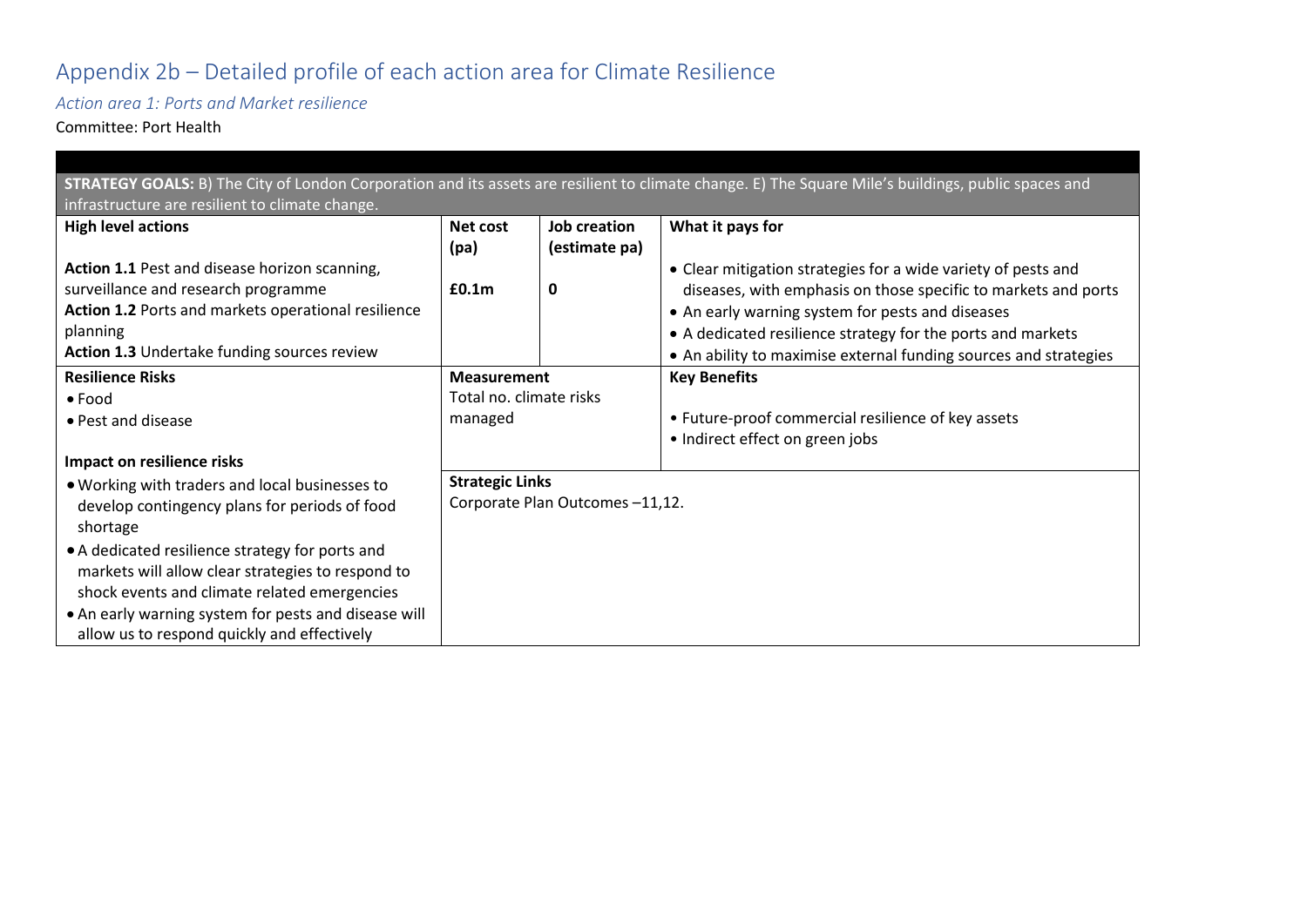## *Action area 2: Resilient Streets and Greening*

|                                                                                                                                   |                                                                  |                                               |                                                                                     | STRATEGY GOALS: B) The City of London Corporation and its assets are resilient to climate change. E) The Square Mile's buildings, public spaces and |  |  |
|-----------------------------------------------------------------------------------------------------------------------------------|------------------------------------------------------------------|-----------------------------------------------|-------------------------------------------------------------------------------------|-----------------------------------------------------------------------------------------------------------------------------------------------------|--|--|
| infrastructure are resilient to climate change. G) People benefit from a cleaner, greener and safer environment, and job creation |                                                                  |                                               |                                                                                     |                                                                                                                                                     |  |  |
| <b>High level actions</b>                                                                                                         |                                                                  | <b>Net</b>                                    | <b>Job creation</b>                                                                 | What it pays for                                                                                                                                    |  |  |
|                                                                                                                                   |                                                                  | cost                                          | (estimate pa)                                                                       |                                                                                                                                                     |  |  |
|                                                                                                                                   | Action 2.1 Flood modelling, which include SUDs and other         | (pa)                                          |                                                                                     | • An investigation into new water infrastructure such as                                                                                            |  |  |
|                                                                                                                                   | mitigation strategies, to complement EA flood models             |                                               |                                                                                     | strategic SUDs, roof top greening, catchment greening                                                                                               |  |  |
|                                                                                                                                   | Action 2.2 Conduct pilot to test heat resistant materials in     | £2.2m                                         | 9                                                                                   | and afforestation, and more as relevant                                                                                                             |  |  |
|                                                                                                                                   | planned works for streets and highways during 2021-2025          |                                               |                                                                                     | • A register and upgrade plan for roads that are                                                                                                    |  |  |
|                                                                                                                                   | Action 2.3 Develop City Corporation and Square Mile water        |                                               |                                                                                     | vulnerable to acute heat which mainstreams heat-                                                                                                    |  |  |
| footprint management strategy                                                                                                     |                                                                  |                                               |                                                                                     | resistant road surfacing                                                                                                                            |  |  |
|                                                                                                                                   | Action 2.4 Develop natural flood risk management areas           |                                               |                                                                                     | • A connected system of water recycling, urban drainage                                                                                             |  |  |
|                                                                                                                                   | Action 2.5 Sustainable rain and surface water management         |                                               |                                                                                     | and rainwater management measures                                                                                                                   |  |  |
| policies and implementation                                                                                                       |                                                                  |                                               |                                                                                     | • More greenery in the Square Mile public realm                                                                                                     |  |  |
|                                                                                                                                   | Action 2.6 Work with partners to accelerate actions to address   |                                               |                                                                                     | • Climate change adaptable landscapes and planting                                                                                                  |  |  |
| water leak management                                                                                                             |                                                                  |                                               |                                                                                     | • A strong partnership with Thames Water to reduce                                                                                                  |  |  |
|                                                                                                                                   | Action 2.7 Increase the quality and provision of green space and |                                               |                                                                                     | water wastage through leaking                                                                                                                       |  |  |
|                                                                                                                                   | coverage in the Square Mile and wider City Corporation spaces    |                                               |                                                                                     |                                                                                                                                                     |  |  |
|                                                                                                                                   | Action 2.8 Introduce climate-resistant and adaptive landscaping  |                                               |                                                                                     |                                                                                                                                                     |  |  |
| in planned works                                                                                                                  |                                                                  |                                               |                                                                                     |                                                                                                                                                     |  |  |
| Action 2.9 Undertake funding sources review                                                                                       |                                                                  |                                               |                                                                                     |                                                                                                                                                     |  |  |
| <b>Resilience Risks</b>                                                                                                           |                                                                  | <b>Measurement</b><br>Total no. climate risks |                                                                                     | <b>Key Benefits</b>                                                                                                                                 |  |  |
| • Flooding                                                                                                                        | • Water stress                                                   |                                               |                                                                                     |                                                                                                                                                     |  |  |
| • Overheating                                                                                                                     | • Natural capital                                                | managed                                       |                                                                                     | • Positive reputation amongst suppliers and construction                                                                                            |  |  |
|                                                                                                                                   |                                                                  |                                               |                                                                                     | industry                                                                                                                                            |  |  |
| Impact on resilience risks                                                                                                        |                                                                  |                                               |                                                                                     | • Indirect effect on green jobs and economic multipliers                                                                                            |  |  |
|                                                                                                                                   | • Additional guidance on climate resilience forming part of      |                                               |                                                                                     | for green tech ecosystem                                                                                                                            |  |  |
|                                                                                                                                   | Planning Policy will reduce all resilience risks                 |                                               |                                                                                     | • Increased visibility and standards across projects                                                                                                |  |  |
| • Minimising temperature increases through the public realm,                                                                      |                                                                  |                                               | • Future proof public realm for climate impacts                                     |                                                                                                                                                     |  |  |
| creating cool spots                                                                                                               |                                                                  | <b>Strategic Links</b>                        |                                                                                     |                                                                                                                                                     |  |  |
|                                                                                                                                   | • Interventions such as shading, urban greening, heat-resistant  |                                               | Corporate Plan Outcomes - 5,7, Local Plan 2015, The draft City Plan 2036, Transport |                                                                                                                                                     |  |  |
|                                                                                                                                   | road surfacing, natural flood risk management areas, flood       |                                               |                                                                                     | Strategy 2018-43, Responsible Business Strategy 2018-23, Local Flood Risk                                                                           |  |  |
|                                                                                                                                   | defence asset maintenance and careful material selection will    |                                               | Management Strategy 2014-2020                                                       |                                                                                                                                                     |  |  |
| reduce all resilience risks                                                                                                       |                                                                  |                                               |                                                                                     |                                                                                                                                                     |  |  |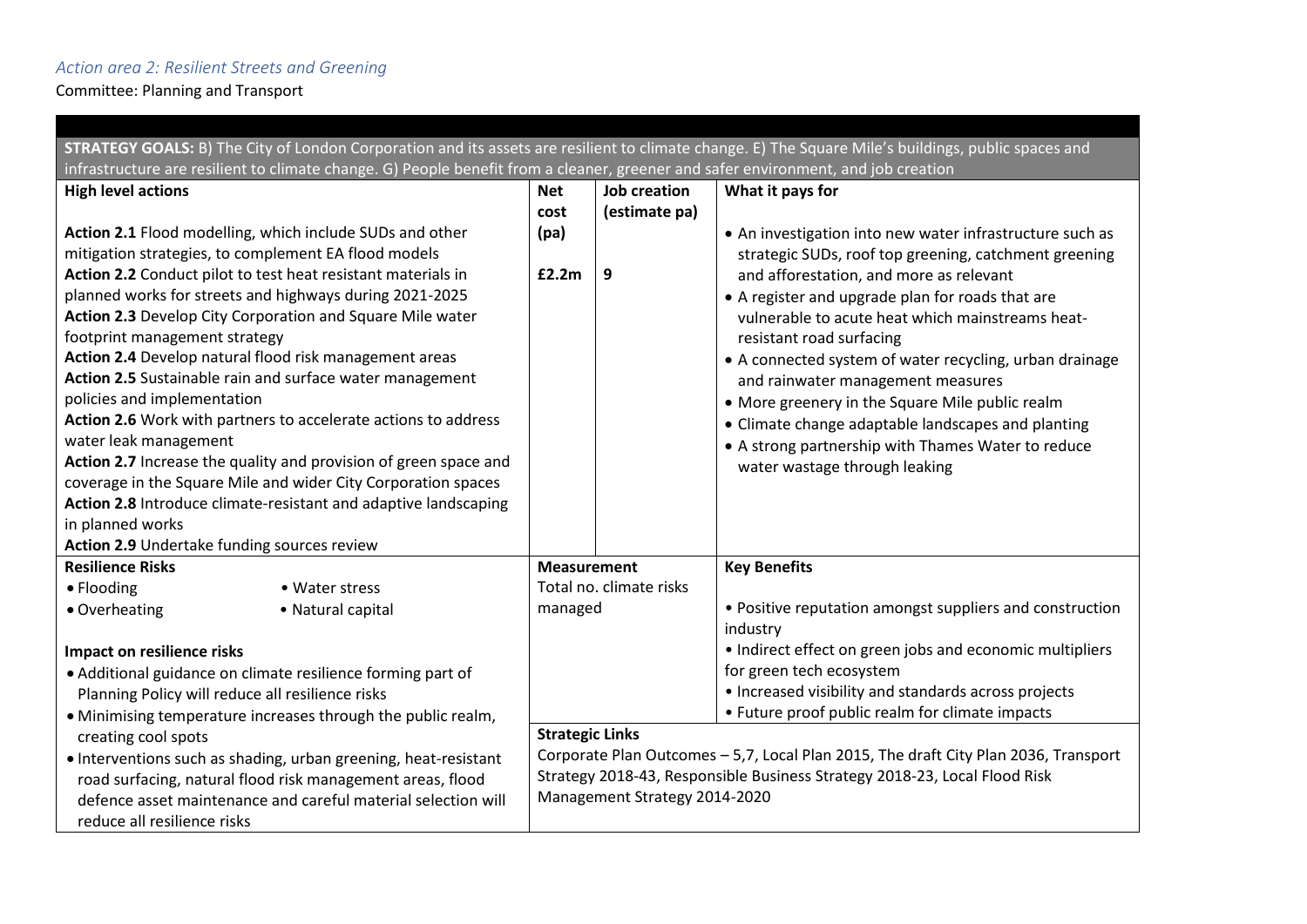## *Action area 3: Resilient buildings*

Committee: Property Investment Board, CASC

| STRATEGY GOALS: B) The City of London Corporation and its assets are resilient to climate change E) The Square Mile's buildings, public spaces and                                                                                                                                                                                                                                                                                                                                                                       |                         |                                                                                                                                                   |                                                                                                                                                                                                                                                                                                                                                                                                                                                                                                                  |  |  |  |  |
|--------------------------------------------------------------------------------------------------------------------------------------------------------------------------------------------------------------------------------------------------------------------------------------------------------------------------------------------------------------------------------------------------------------------------------------------------------------------------------------------------------------------------|-------------------------|---------------------------------------------------------------------------------------------------------------------------------------------------|------------------------------------------------------------------------------------------------------------------------------------------------------------------------------------------------------------------------------------------------------------------------------------------------------------------------------------------------------------------------------------------------------------------------------------------------------------------------------------------------------------------|--|--|--|--|
| infrastructure are resilient to climate change. G) People benefit from a cleaner, greener and safer environment, and job creation                                                                                                                                                                                                                                                                                                                                                                                        |                         |                                                                                                                                                   |                                                                                                                                                                                                                                                                                                                                                                                                                                                                                                                  |  |  |  |  |
| <b>High level actions</b>                                                                                                                                                                                                                                                                                                                                                                                                                                                                                                | Net cost<br>(pa)        | <b>Job creation</b><br>(estimate pa)                                                                                                              | What it pays for                                                                                                                                                                                                                                                                                                                                                                                                                                                                                                 |  |  |  |  |
| Action 3.1 Embed resilience measures into 5-year plan<br>upgrade plans for IPG and CPG properties<br>Action 3.2 Diversify energy sources and partner with<br>regional organisations and utility providers to increase<br>back-up power for critical services<br>Action 3.3 Flood defence assets maintenance and<br>management regimes incorporated into upgrade plans<br>Action 3.4 Protect key assets, critical infrastructure and<br>sensitive equipment in flood zones<br>Action 3.5 Undertake funding sources review | £2.5m                   | 33                                                                                                                                                | • A more climate resilient and future proofed property<br>portfolio<br>• A more resilient energy network for the Square Mile<br>• An assessment of flood risk vulnerability for all the critical<br>infrastructure, services, or features of heritage and<br>archaeological value for the Square Mile<br>• A plan for managing and upgrading critical flood defences,<br>using nature led approaches where possible<br>• An ability to maximise external funding sources and<br>strategies to complete this work |  |  |  |  |
| <b>Resilience Risks</b>                                                                                                                                                                                                                                                                                                                                                                                                                                                                                                  | <b>Measurement</b>      |                                                                                                                                                   | <b>Key Benefits</b>                                                                                                                                                                                                                                                                                                                                                                                                                                                                                              |  |  |  |  |
| • Flooding                                                                                                                                                                                                                                                                                                                                                                                                                                                                                                               | Total no. climate risks |                                                                                                                                                   |                                                                                                                                                                                                                                                                                                                                                                                                                                                                                                                  |  |  |  |  |
| • Overheating                                                                                                                                                                                                                                                                                                                                                                                                                                                                                                            | managed                 |                                                                                                                                                   | • Indirect effect on green jobs and economic multipliers for                                                                                                                                                                                                                                                                                                                                                                                                                                                     |  |  |  |  |
| • Water stress                                                                                                                                                                                                                                                                                                                                                                                                                                                                                                           |                         |                                                                                                                                                   | green tech ecosystem                                                                                                                                                                                                                                                                                                                                                                                                                                                                                             |  |  |  |  |
| Impact on resilience risks<br>. Retrofits can be used to adapt buildings to reduce their<br>influence on and risk from climate change<br>• Introduction of shading and ventilation strategies can<br>mitigate overheating                                                                                                                                                                                                                                                                                                |                         |                                                                                                                                                   | • Positive reputation amongst businesses<br>• Catalyse change across UK real estate market<br>• Increased visibility and standards across projects<br>• Increased performance from capital spend<br>• Future proof key asset base for the Corporation                                                                                                                                                                                                                                                            |  |  |  |  |
| . Flood protection measures such as water proofing,<br>attenuation and flood barriers reduce flood risk<br>• Interventions to reduce water consumption in buildings<br>reduce water stress                                                                                                                                                                                                                                                                                                                               | <b>Strategic Links</b>  | Corporate Plan Outcomes - 5,7<br>Local Plan 2015, The draft City Plan 2036<br>Transport Strategy 2018-43<br>Responsible Business Strategy 2018-23 | Local Flood Risk Management Strategy 2014-2020                                                                                                                                                                                                                                                                                                                                                                                                                                                                   |  |  |  |  |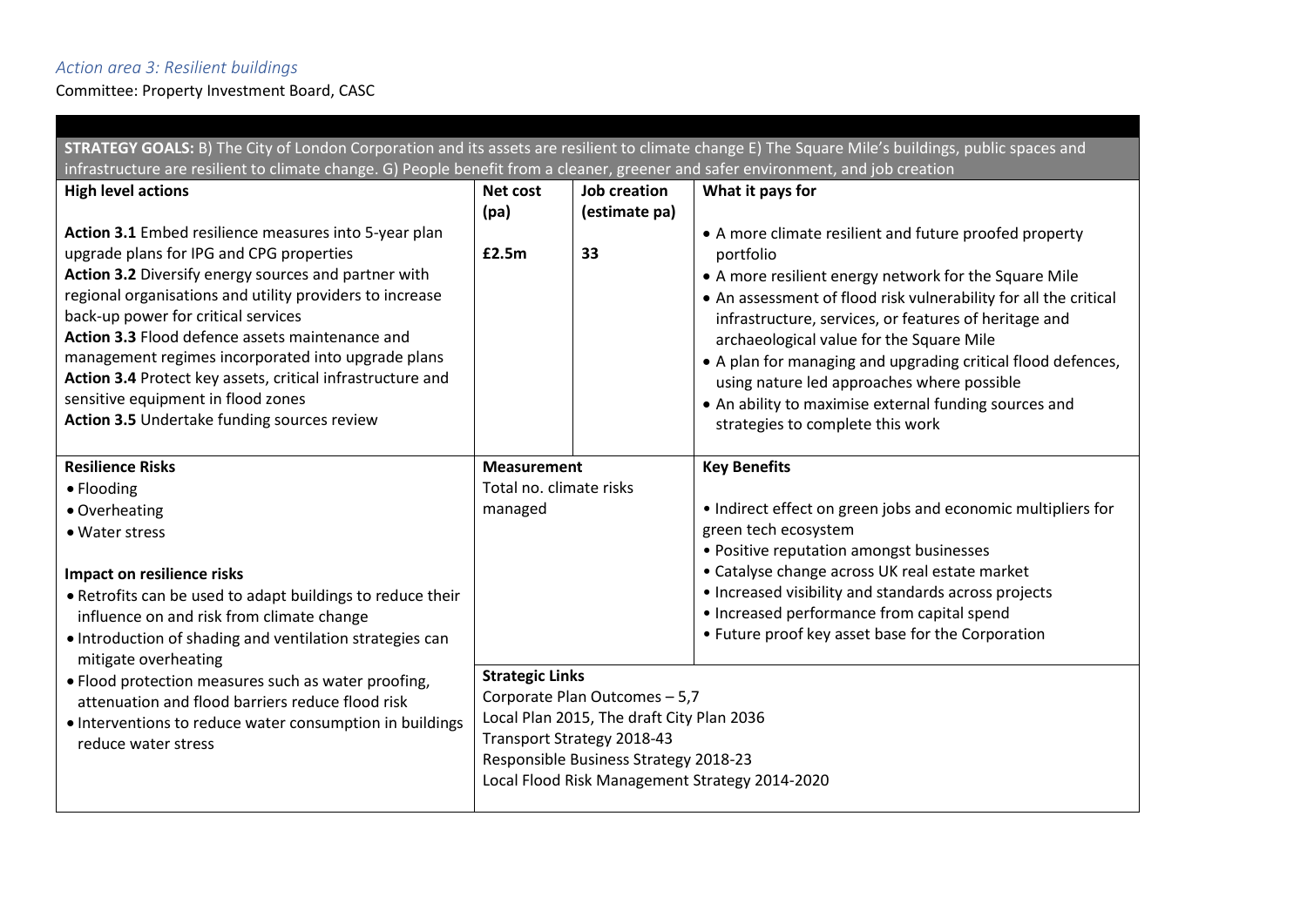## *Action area 4: Resilience Co-ordination and training*

Committee: Primarily Porth Health, and Planning and Transport

| STRATEGY GOALS: B) The City of London Corporation and its assets are resilient to climate change E) The Square Mile's buildings, public spaces and       |                                                                         |                         |                     |                                                                            |  |  |  |
|----------------------------------------------------------------------------------------------------------------------------------------------------------|-------------------------------------------------------------------------|-------------------------|---------------------|----------------------------------------------------------------------------|--|--|--|
| infrastructure are resilient to climate change. F) Businesses capitalise on commercial opportunities through transitioning to net zero G) People benefit |                                                                         |                         |                     |                                                                            |  |  |  |
| from a cleaner, greener and safer environment, and job creation.                                                                                         |                                                                         |                         |                     |                                                                            |  |  |  |
| <b>High level actions</b>                                                                                                                                |                                                                         | Net cost                | <b>Job creation</b> | What it pays for                                                           |  |  |  |
|                                                                                                                                                          |                                                                         | (pa)                    | (estimate pa)       |                                                                            |  |  |  |
|                                                                                                                                                          | Action 4.1 Develop financial package and programme to                   |                         |                     | • A considered plan on funding options for climate resilience              |  |  |  |
| manage resilience                                                                                                                                        |                                                                         | £0.3m                   | $\mathbf{1}$        | work, blending internal and external funding sources                       |  |  |  |
|                                                                                                                                                          | Action 4.2 Expand use and availability of non-sensitive                 |                         |                     | • A stronger, data-led approach to understanding climate                   |  |  |  |
| data to monitor effectiveness of interventions                                                                                                           |                                                                         |                         |                     | related risks and mitigations across the Square Mile                       |  |  |  |
|                                                                                                                                                          | Action 4.3 Embed principles of inclusion and equity                     |                         |                     | • A method to ensure that the needs of the most vulnerable                 |  |  |  |
| throughout all resilience strategies                                                                                                                     |                                                                         |                         |                     | to climate change are prioritised in decision making                       |  |  |  |
| Action 4.4 Design cross-Corporation training programme                                                                                                   |                                                                         |                         |                     | • A workforce with the knowledge and skills required to                    |  |  |  |
| to strengthen skills and capabilities on resilience<br>Action 4.5 Mainstream climate resilience into City                                                |                                                                         |                         |                     | manage climate resilience across the Square Mile, backed                   |  |  |  |
|                                                                                                                                                          | Corporation governance and decision-making                              |                         |                     | up by a climate resilience lens across all decision making                 |  |  |  |
|                                                                                                                                                          | Action 4.6 Review of above and below ground space                       |                         |                     | • A review of the supplementary planning guidance and                      |  |  |  |
| utilisation in the Square Mile                                                                                                                           |                                                                         |                         |                     | approach for new developments to strengthen climate<br>resilience measures |  |  |  |
|                                                                                                                                                          | Action 4.7 Strengthen resilience requirements for                       |                         |                     |                                                                            |  |  |  |
| planning                                                                                                                                                 |                                                                         |                         |                     |                                                                            |  |  |  |
| Action 4.8 Undertake funding sources review                                                                                                              |                                                                         |                         |                     |                                                                            |  |  |  |
| <b>Resilience Risks</b>                                                                                                                                  |                                                                         | <b>Measurement</b>      |                     | <b>Key Benefits</b>                                                        |  |  |  |
| • Flooding                                                                                                                                               | • Water stress                                                          | Total no. climate risks |                     |                                                                            |  |  |  |
| • Overheating                                                                                                                                            | • Cross-cutting                                                         | managed                 |                     | • External investment in Corporation assets                                |  |  |  |
|                                                                                                                                                          |                                                                         |                         |                     | • Increased visibility and standards across projects                       |  |  |  |
| Impact on resilience risks                                                                                                                               |                                                                         |                         |                     | • Increased performance from capital spend                                 |  |  |  |
| • Embedding inclusion and equity in strategies and                                                                                                       |                                                                         |                         |                     | • Future proof key asset base for the Corporation                          |  |  |  |
|                                                                                                                                                          | projects will ensure that the needs of the most                         |                         |                     | • Decreased costs due to integration of resilience actions                 |  |  |  |
| vulnerable are prioritised                                                                                                                               |                                                                         |                         |                     |                                                                            |  |  |  |
|                                                                                                                                                          | · Skills gap analysis, skills sharing, and training will future         | <b>Strategic Links</b>  |                     |                                                                            |  |  |  |
|                                                                                                                                                          | proof the organisation                                                  |                         |                     | Corporate Plan Outcomes - 5,7                                              |  |  |  |
| • Deeper understanding of climate related data, as well                                                                                                  | Local Plan 2015, The draft City Plan 2036<br>Transport Strategy 2018-43 |                         |                     |                                                                            |  |  |  |
| as a review of ground space utilisation, will allow better                                                                                               | Local Flood Risk Management Strategy 2014-2020                          |                         |                     |                                                                            |  |  |  |
| strategic planning                                                                                                                                       |                                                                         |                         |                     |                                                                            |  |  |  |
|                                                                                                                                                          |                                                                         |                         |                     |                                                                            |  |  |  |